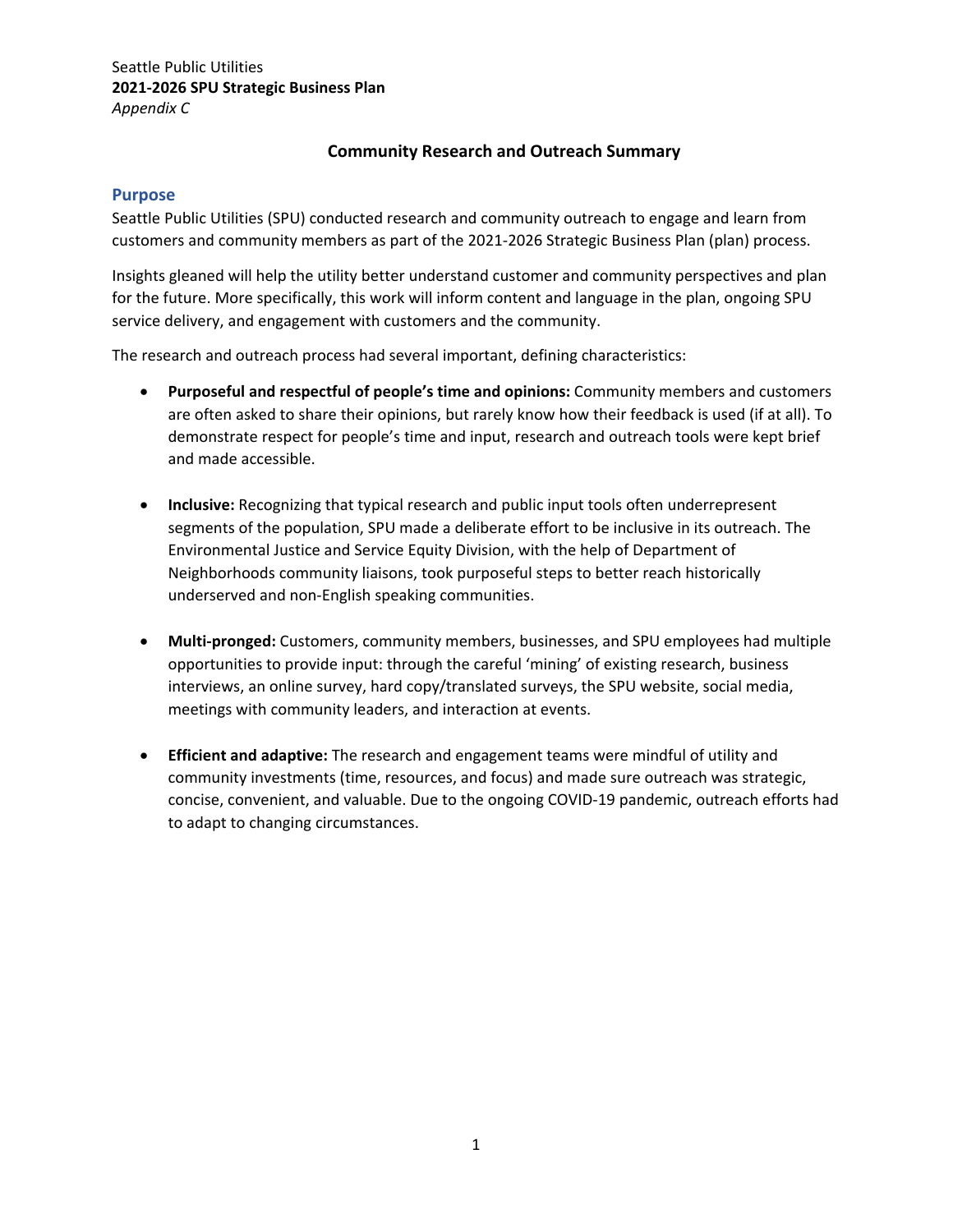# Seattle Public Utilities **2021‐2026 SPU Strategic Business Plan**  *Appendix C*

# **About this Summary**

This is a high‐level summary of the research and outreach effort. Detailed reports are available describing each component in more detail.

## **Overview**

Research and outreach included four distinct efforts: background research (Voice of the Customer research), interviews with businesses, an online survey, and community outreach<sup>1</sup>.



# **Voice of the Customer Research**

Voice of the Customer research (VOC) is a comprehensive review of 28 research studies commissioned by SPU and others to better understand residential and business customer experiences, opinions, and preferences as well as employee perspectives. Source material included Seattle and regional surveys, interviews, and focus groups. The VOC research 'mined' the voluminous body of existing research to extract strategic information that would benefit the strategic planning process. A priority was placed on understanding customer satisfaction and examining whether the utility's goals and values align with that of SPU customers.

The VOC work was foundational and led to the utility identifying five key questions for further study:

- 1. How satisfied are you with SPU services (drinking water; garbage; recycling and composting; sewer; and drainage and flood prevention)?
- 2. How satisfied are you with the overall cost and value of SPU services?
- 3. What improvements would you like SPU to focus on in the next five years?
- 4. What are the biggest water and waste management challenges facing Seattle in the next 20 years?
- 5. How can we work together to address these challenges?

These key questions were explored through business interviews, an online survey of employees and the public, and community outreach.

 $<sup>1</sup>$  In addition to these components, extensive employee engagement also took place. While employee perspectives</sup> were captured through Voice of the Customer (VOC) and survey research efforts, additional details about engagement efforts (e.g., workshops) are reported separately.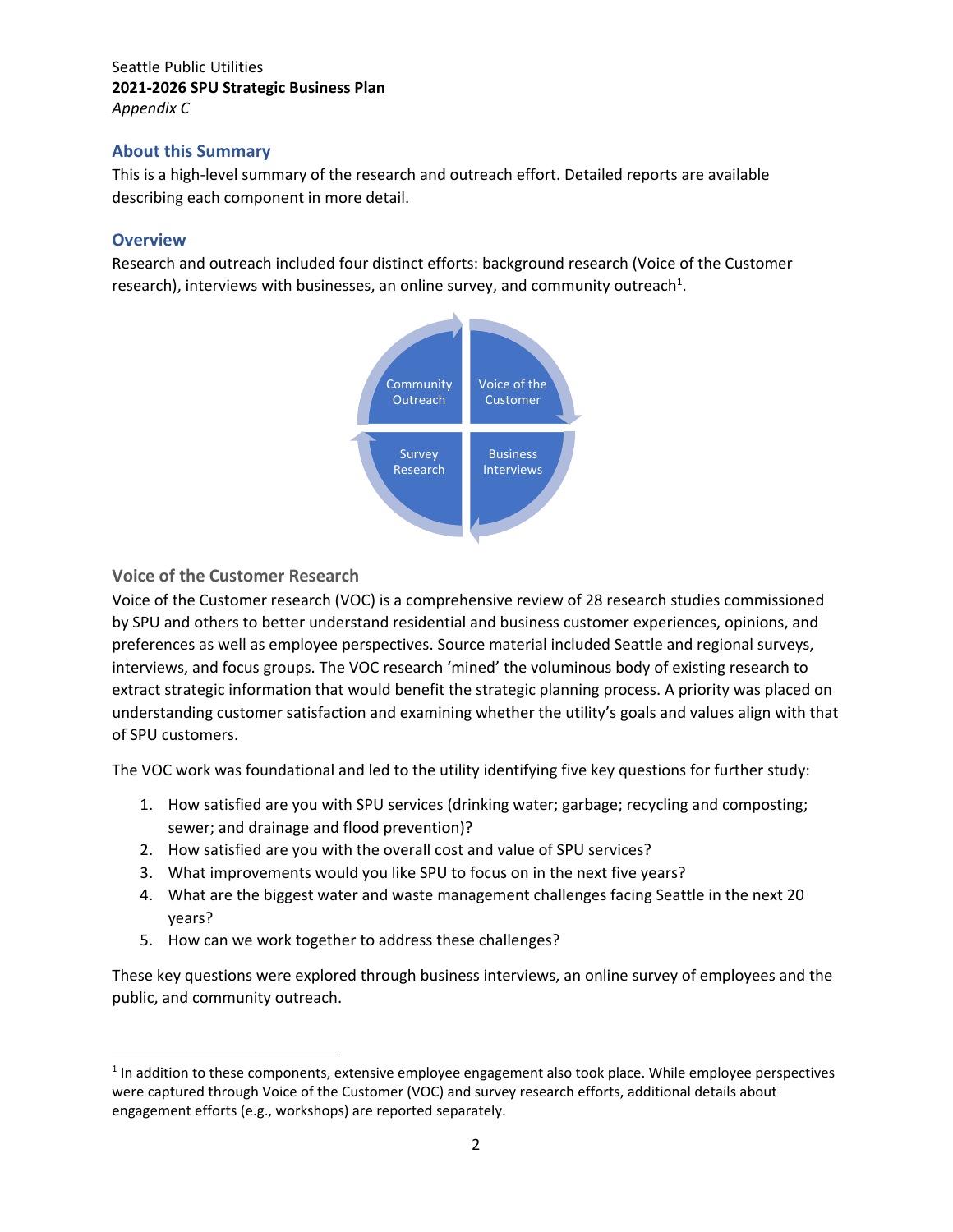## Seattle Public Utilities **2021‐2026 SPU Strategic Business Plan**  *Appendix C*

#### **Business Interviews**

SPU commissioned a strategic communications and research firm (Cocker Fennessy) to conduct confidential interviews with business leaders representing a range of industries, and business sizes and sectors. Cocker Fennessy worked closely with SPU to develop the qualitative research approach and identify and refine the interviewee list and discussion guide. Cocker Fennessy's research staff conducted the confidential interviews from November 15 to December 12, 2019. The interviews revealed business perspectives and experiences, filled knowledge gaps, and identified potential areas for partnership and improvement. Interviews were 45 to 60 minutes long and were conducted over the phone or in‐person, depending on respondents' preferences. A total of 34 businesses were invited to participate in the research and 19 interviews were completed.

#### **Survey**

SPU also partnered with Cocker Fennessy to develop, implement, and analyze a brief online survey to better understand customer and employee opinions regarding SPU services, areas of improvement, challenges, and partnership opportunities. The survey was programmed and hosted via SurveyMonkey and fielded December 3, 2019 to April 15, 2020. People were invited to answer the survey through a variety of channels (SPU website; emails; e-news; social media including Facebook and Next Door<sup>2</sup>; and through partnerships with community groups and Department of Neighborhoods liaisons). The primary mode of data collection was an online survey (in English). Translated copies of the survey were made available in Spanish, Chinese, Vietnamese, and Somali. In person and paper responses to the survey are captured in the 'community outreach' report. In total, 944 people responded to the online survey.

#### **Community Outreach**

SPU prioritizes and values hearing all community voices. Building lasting relationships and creating authentic, quality opportunities for communication with communities is critical to our shared success.

The community engagement conducted in support of the plan gathered public input and engaged historically underrepresented and often underserved populations. SPU's Environmental Justice and Service Equity Division (EJSE) led the community engagement work and partnered with Department of Neighborhoods liaisons for implementation. Community outreach was inclusive and conducted through the promotion of the online (and hard copy) survey; administration of surveys in Spanish, Chinese, Vietnamese, and Somali; connecting with people through trusted community liaisons; interviews with community leaders; and meeting people where they are by visiting community centers, events, markets, social media, etc.

Through this outreach, SPU achieved: 40 community interviews with diverse communities, 82,378 Facebook impressions, and more than 944 completed surveys.

<sup>&</sup>lt;sup>2</sup> Promoted the survey in 213 neighborhoods on NextDoor with 206,722 verified residents.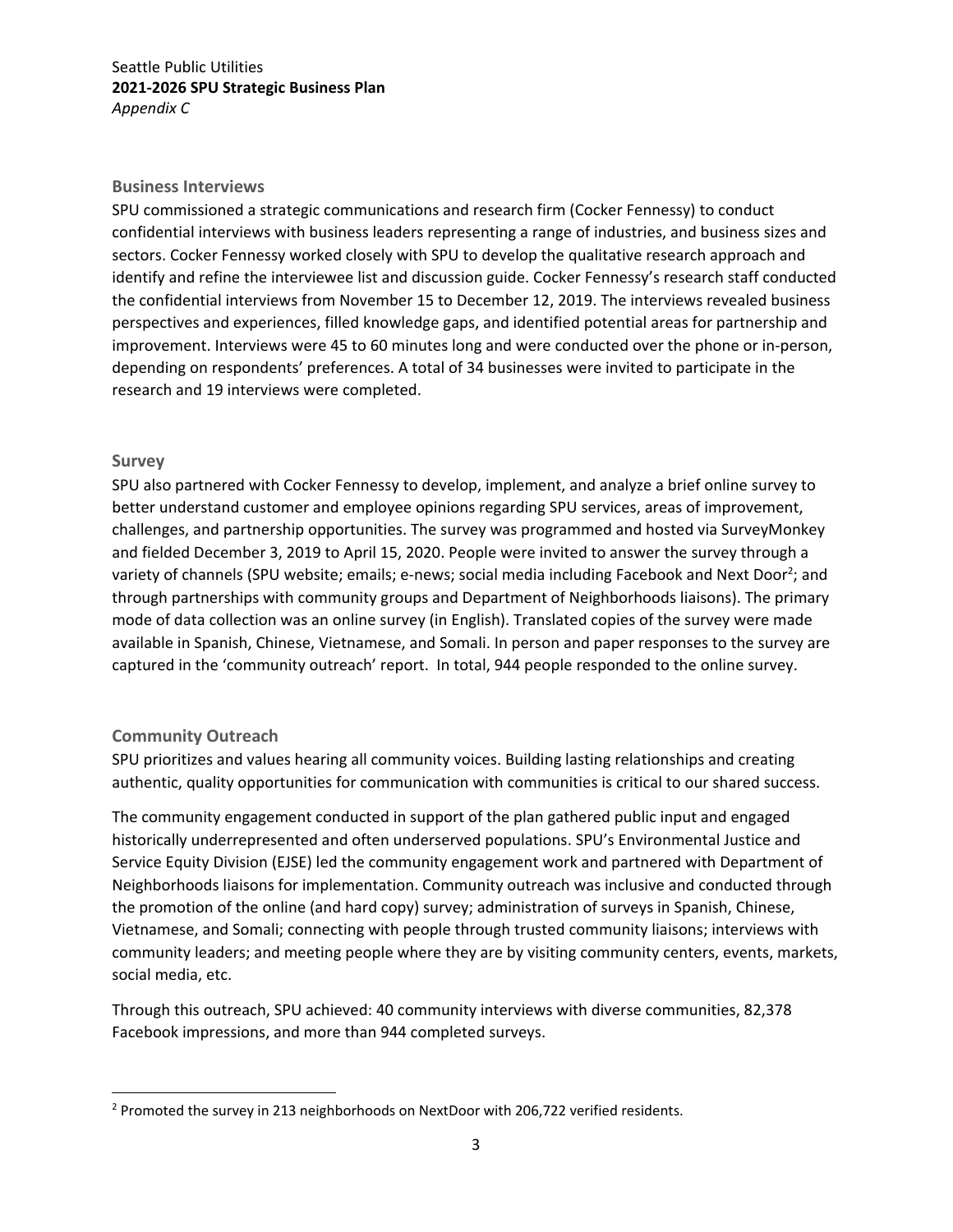# Seattle Public Utilities **2021‐2026 SPU Strategic Business Plan**  *Appendix C*

# **Key Themes and Findings**

| Component                            | Description                                                                                                                                                                                     | <b>Key Themes/Findings</b>                                                                                                                                                                                                                                                                                                                                                                                                                                                                                                                                                                                                                                                                                                                                                                                                                                                                                                                                                                                               |
|--------------------------------------|-------------------------------------------------------------------------------------------------------------------------------------------------------------------------------------------------|--------------------------------------------------------------------------------------------------------------------------------------------------------------------------------------------------------------------------------------------------------------------------------------------------------------------------------------------------------------------------------------------------------------------------------------------------------------------------------------------------------------------------------------------------------------------------------------------------------------------------------------------------------------------------------------------------------------------------------------------------------------------------------------------------------------------------------------------------------------------------------------------------------------------------------------------------------------------------------------------------------------------------|
| Voice of the<br>Customer<br>Research | Comprehensive review of<br>research studies<br>commissioned by SPU and                                                                                                                          | High satisfaction with SPU services and desire for continued investment in services and infrastructure.<br>$\bullet$<br>Affordability of rates, rate predictability, cutting costs, and finding efficiencies are concerns.<br>$\bullet$<br>Finding technologies to improve service, costs, and safety are highly important.<br>$\bullet$                                                                                                                                                                                                                                                                                                                                                                                                                                                                                                                                                                                                                                                                                 |
|                                      | others to better understand<br>residential and business<br>customer experiences,<br>opinions, and preferences as<br>well as employee<br>perspectives                                            | Environmental leadership is a regional value and source of pride.<br>Addressing climate change is strongly supported but customers don't know SPU's role.<br>People need help understanding how to recycle and compost. Addressing the root causes of waste is also desired.<br>Economic opportunity and environmental health are not universal experiences. Reaching traditionally underserved communities will<br>require intention, in-language communication, cultural relevancy, and authentic partnerships.<br>Residents and city employees believe ending racial inequity is a government responsibility that must be prioritized.<br>$\bullet$<br>Businesses appreciate opportunities to save money and desire streamlined processes and communication.<br>Developers/businesses need to receive tangible benefits from green approaches and desire partnerships over enforcement.<br>There's an opportunity to reach people by focusing on how we can work together to sustain this special place.<br>$\bullet$ |
| <b>Business</b><br><b>Interviews</b> | Conducted 19 confidential<br>interviews with business<br>leaders representing a range<br>of industries, and business<br>sizes and sectors to gather<br>input on issues pertinent to<br>the plan | Interview recruitment was challenging-many lacked a relationship with SPU or belief that engagement would benefit them.<br>$\bullet$<br>SPU is primarily seen as a service provider. Some also see the utility as a policy-setter and enforcer.<br>$\bullet$<br>SPU is credited with providing safe, high quality, and reliable drinking water. Feelings about drainage and sewer were more mixed.<br>$\bullet$<br>Feedback on garbage/waste was more critical. Issues with contractors were mentioned.<br>Illegal dumping and graffiti are problematic in some neighborhoods and mentioned frequently by Business Improvement Area<br>interviewees.<br>Many feel SPU is easier to work with once you have a personal relationship with a staff person.<br>$\bullet$<br>Business and community engagement could be improved through regular and early communication, particularly on policy issues.<br>Effective partnerships require understanding, relationship building, and flexibility.<br>$\bullet$                |
| Community<br>Outreach                | Gathered public input and<br>engaged historically<br>underrepresented and often<br>underserved populations on<br>SPU's 5 key questions                                                          | High awareness/appreciation of water service.<br>$\bullet$<br>Concerns about drainage and flooding and waste services.<br>$\bullet$<br>Identified barriers to effective engagement (trust, language, awareness/knowledge).<br>Strong concerns about affordability.<br>Recognition of significant future challenges (growth, climate, infrastructure).<br>Need for improvements around community engagement and communications.<br>$\bullet$                                                                                                                                                                                                                                                                                                                                                                                                                                                                                                                                                                              |
| Online<br>Survey                     | Fielded a broad-based online<br>survey of customers and<br>employees to inform the plan,<br>ongoing service delivery, and<br>customer engagement                                                | SPU services (water, drainage and wastewater, and solid waste) are viewed as essential and are valued.<br>$\bullet$<br>All SPU services are favorably rated; but water receives the highest ratings.<br>$\bullet$<br>Significant 'neutral' responses to questions about the utility and its services are areas for additional exploration.<br>$\bullet$<br>Respondents would most like to see SPU focus on aging infrastructure, affordability, service equity, and waste/plastics/toxics.<br>The top challenges for the utility are sustainable waste practices, aging infrastructure, climate change, and population growth.<br>Outreach could be improved through better/simple communications, education, equity, translations, and more community<br>engagement.                                                                                                                                                                                                                                                    |